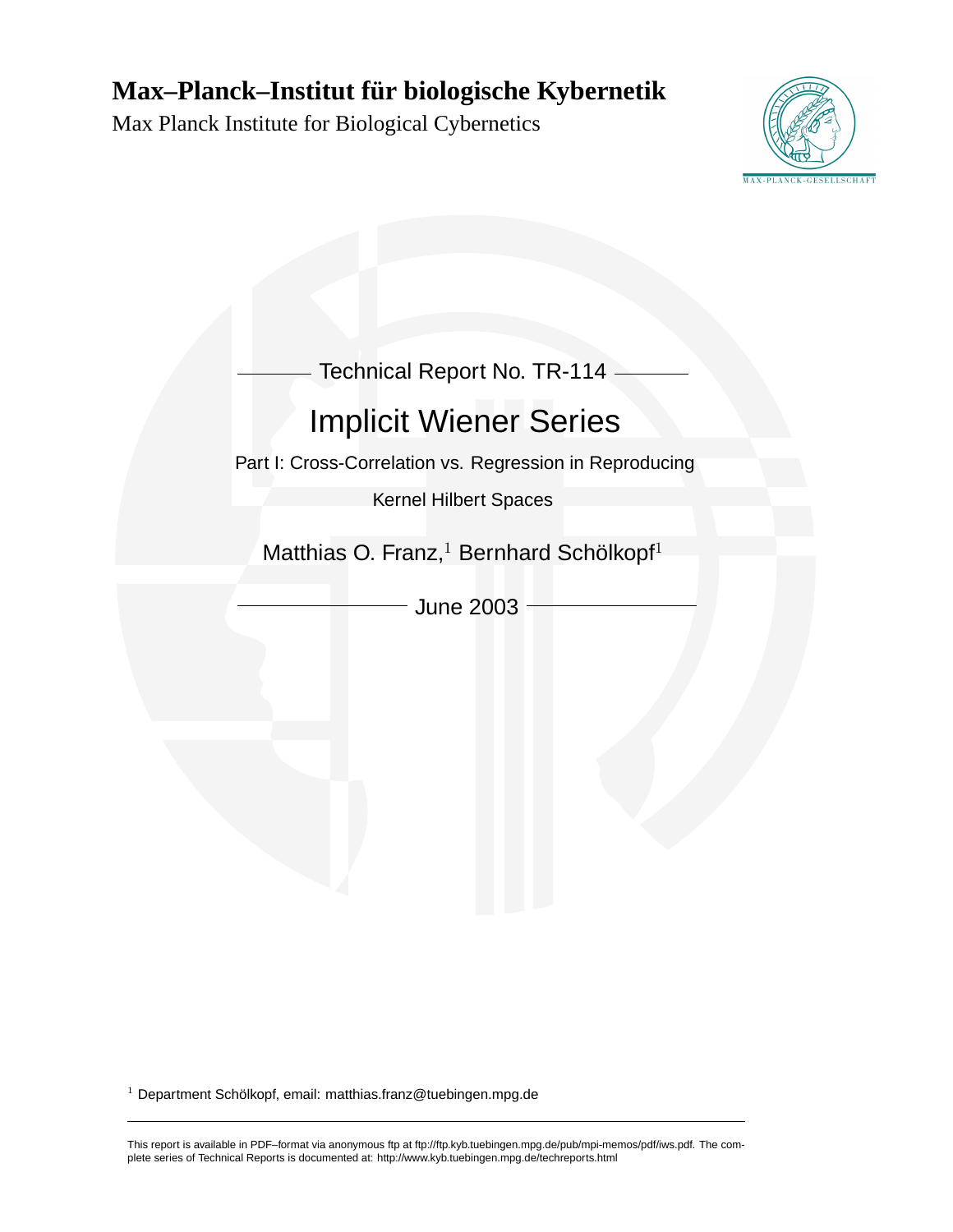# **Implicit Wiener Series**

## **Part I: Cross-Correlation vs. Regression in Reproducing Kernel Hilbert Spaces**

*Matthias O. Franz, Bernhard Scholkopf ¨*

**Abstract.** The Wiener series is one of the standard methods to systematically characterize the nonlinearity of a neural system. The classical estimation method of the expansion coefficients via cross-correlation suffers from severe problems that prevent its application to high-dimensional and strongly nonlinear systems. We propose a new estimation method based on regression in a reproducing kernel Hilbert space that overcomes these problems. Numerical experiments show performance advantages in terms of convergence, interpretability and system size that can be handled.

## **1 Introduction**

In system identification, one tries to infer the functional relationship between system input and output from observations of the in- and outgoing signals. If the system is linear, it can be characterized uniquely by measuring its impulse response, for instance by reverse correlation. For nonlinear systems, however, there exists a whole variety of system representations. One of them, the *Wiener expansion*, has found a somewhat wider use in neuroscience since its estimation constitutes a natural extension of linear system identification (e.g., Rieke, Warland, de Ruyter van Steveninck, & Bialek, 1996; Schetzen, 1989; Geiger & Poggio, 1975). The coefficients of the Wiener expansion can be estimated by a cross-correlation procedure that is conveniently applicable to experimental data.

Unfortunately, the estimation of the Wiener expansion by cross-correlation suffers from severe problems preventing its application to high-dimensional data and highly nonlinear systems. In the first part of this report, we want to overcome these problems by proposing a different estimation method based on regression in a *reproducing kernel Hilbert space* (RKHS). We will show that the new estimation method is superior to the classical one in terms of convergence, interpretability and system size that can be handled.

In the next section, we introduce the Volterra and Wiener expansion and discuss the problems of the crosscorrelation procedure. In Sect. 3, we review linear regression in a RKHS. The new estimation method is described in Sect. 4, followed by some examples of use in Sect. 5. We conclude in Sect. 6 by briefly discussing the results and possible improvements of the new estimation procedure. Issues concerning the regularized estimation of the implicit Wiener series will follow in the second part of this report.

## **2 Volterra and Wiener theories of nonlinear systems**

A system can be defined mathematically as a rule that assigns an output signal  $\bf{v}$  to an input signal  $\bf{x}$ . This rule can be expressed in the form

$$
\mathbf{y} = T[\mathbf{x}]
$$

using the system operator  $T$ . A large class of systems can be characterized by their Wiener series expansion where the system operator consists of a linear combination of monomials in the components of theinput vector x. Roughly speaking, the so-called Wiener class encompasses all systems with scalar outputs that are time-invariant with finite memory. This class is described by the Wiener theory of nonlinear systems which is based on the orthogonalization of a specific, complete set of time-invariant operators called the *Volterra operators*.

#### **2.1 Volterra systems**

Originally, Volterra operators are defined for continuous, scalar output time functions  $y(t)$  and input time functions  $x(t)$  (t stands for the time variable). Subject to certain restrictions, one can show that a time-invariant system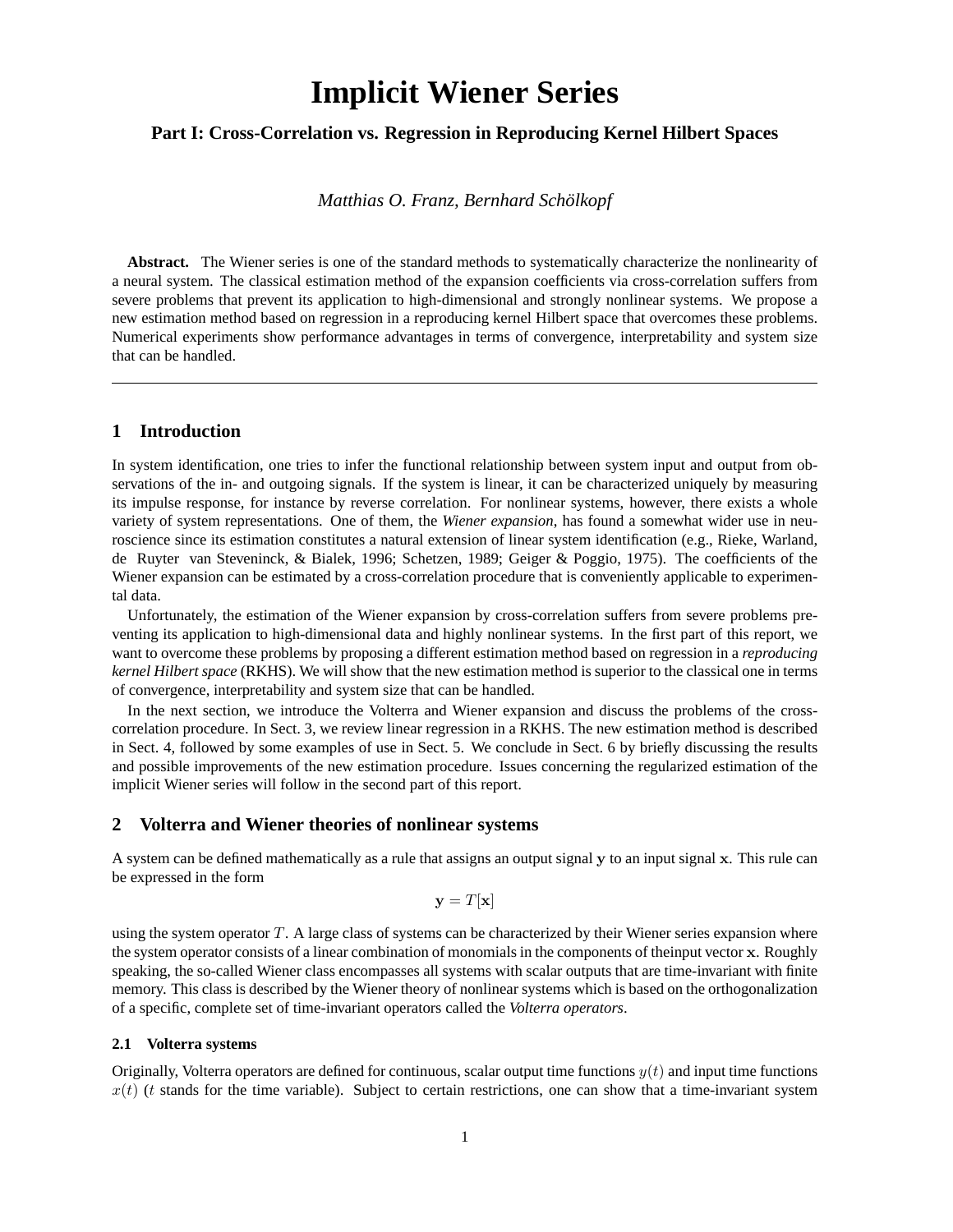operator  $T$  can expressed as a series of integral operators

$$
y(t) = h^{(0)} + \int_{\mathbb{R}} h^{(1)}(\tau_1) x(t - \tau_1) d\tau_1
$$
  
+ 
$$
\int_{\mathbb{R}^2} h^{(2)}(\tau_1, \tau_2) x(t - \tau_1) x(t - \tau_2) d\tau_1 d\tau_2
$$
  
+ 
$$
\int_{\mathbb{R}^3} h^{(3)}(\tau_1, \tau_2, \tau_3) x(t - \tau_1) x(t - \tau_2) x(t - \tau_3) d\tau_1 d\tau_2 d\tau_2
$$
  
+ ... (1)

in which  $h^{(0)}$  is a constant and for  $n = 1, 2, ...$ 

$$
h^{(n)}(\tau_1, ..., \tau_n) = 0 \quad \text{for any } \tau_j < 0, \quad j = 1, 2, 3, ..., n \tag{2}
$$

such that all operators are causal, i.e., they do not depend on future values of  $x(t)$  (Volterra, 1887). The series in Eq. (1) is called *Volterra series* and the functions  $h^{(n)}(\tau_1, ..., \tau_n)$  are the *Volterra kernels* of the system. Note that the Volterra kernels for a given output are not unique. There are, in fact, many asymmetric (with respect to permutations of the  $\tau_i$ , i.e.,  $h^{(n)}(\ldots,\tau_i,\ldots,\tau_j,\ldots) \neq h^{(n)}(\ldots,\tau_j,\ldots,\tau_i,\ldots)$ ) Volterra kernels which give rise to the same operator, but every system operator corresponds only to one symmetric kernel. Fortunately, any asymmetric kernel can be symmetrized by a simple procedure (Schetzen, 1989). Therefore, we can assume symmetric kernels and unique Volterra expansions without loss of generality throughout this text.

Another way of expressing Eq. (1) is

$$
y(t) = H_0[x(t)] + H_1[x(t)] + H_2[x(t)] + \dots + H_n[x(t)] + \dots
$$
\n(3)

in which  $H_0[x(t)] = h^{(0)}$  and

$$
H_n[x(t)] = \int_{\mathbb{R}^n} h^{(n)}(\tau_1, \ldots, \tau_n) x(t - \tau_1) \ldots x(t - \tau_n) d\tau_1 \ldots d\tau_n \tag{4}
$$

is the nth-order *Volterra functional*. The application of the Volterra series in the continuous time form of Eq. (1) is mostly limited to the analysis of nonlinear differential equations. In practical signal processing, one uses a discretized form for a finite sample of data where the Volterra functionals are expressed as

$$
H_n[\mathbf{x}] = \sum_{i_1=1}^m \cdots \sum_{i_n=1}^m h_{i_1 \dots i_n}^{(n)} x_{i_1} \dots x_{i_n}.
$$
 (5)

Here, we assume that the input data is given as a vector  $\mathbf{x} = (x_1, \dots, x_m)^\top \in \mathbb{R}^m$ . The vectorial data can be generated from any multi-dimsional input or, for instance, by a sliding window on a discretized time series. The discretized *n*th-order Volterra kernel is given as a finite number of  $m^n$  coefficients  $h_{i_1...i_n}^{(n)}$ <sup>1</sup>. The discretized nth-order Volterra functional  $(5)$  is, accordingly, a linear combination of all ordered nth-order monomials of the components of x. Clearly, the discretized Volterra functionals provide a practical approximation which shares the completeness and convergence properties of Volterra and Wiener theory only in the continuous limit.

Due to its power series character, the convergence of an infinite Volterra series usually is only guaranteed for input signals of sufficiently small amplitude (Schetzen, 1989). This limitation is circumvented by Wiener theory, described in the next section.

#### **2.2 Wiener systems**

Convergence of the Volterra series is comparable to the convergence of the Taylor series expansion of a function which often allows only for small deviations from the starting point. In fact, the Volterra series can be seen as a Taylor series with memory. The type of convergence required is very stringent since not only the error has to approach zero with increasing number of terms, but also the derivatives of the error. A less stringent notion of convergence applies if one represents a function by a series of orthogonal functions, namely only convergence in

<sup>&</sup>lt;sup>1</sup>In a symmetric Volterra kernel, two coefficients are the same when their indices are permuted. The number of independent coefficients reduces to  $(n + m - 1)!/(n!(m - 1)!)$  in this case.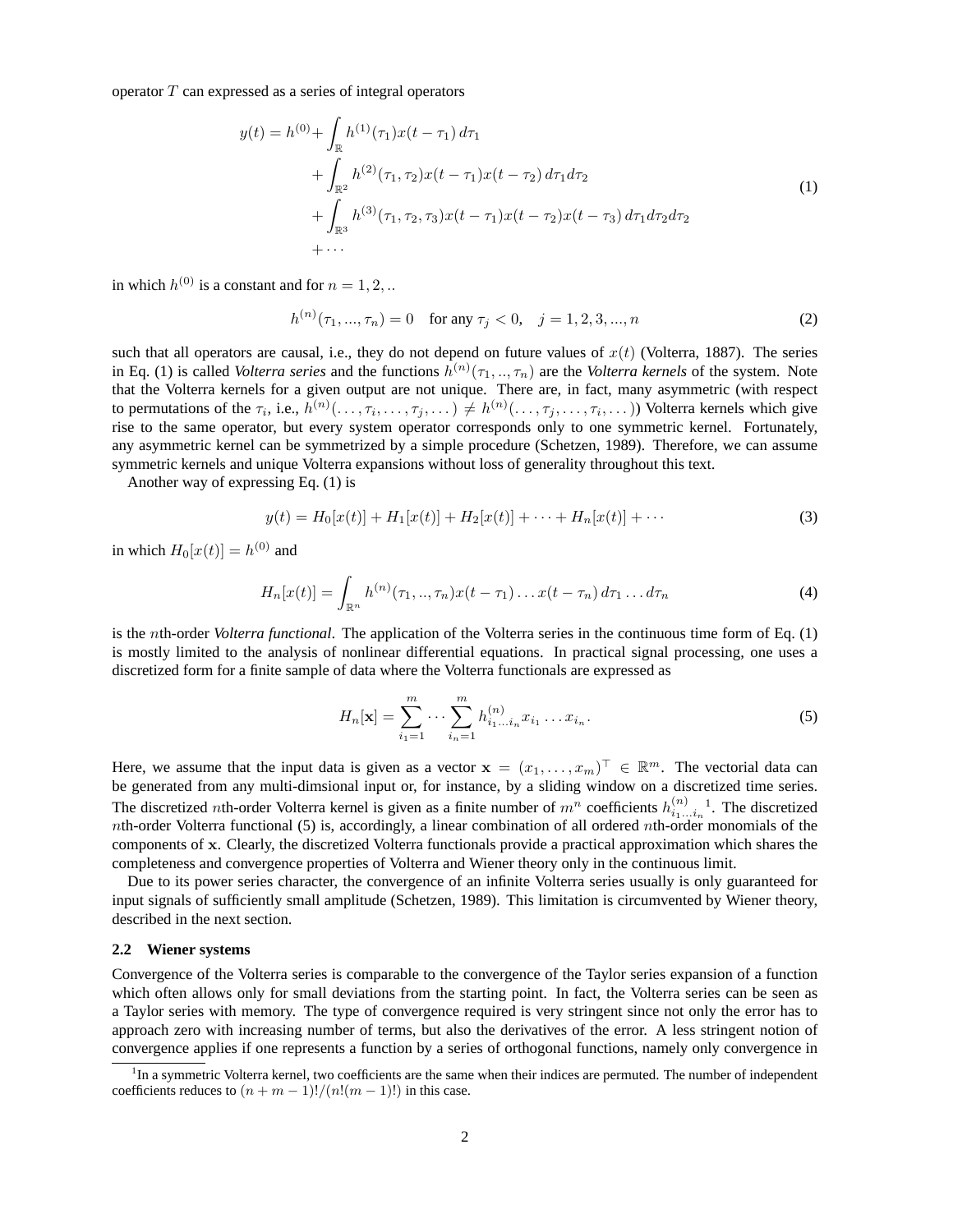the mean square sense which allows convergence over a much larger range than the Taylor series. The same idea can be applied to functionals instead of functions by using an orthogonal series of base functionals and stipulating convergence in the mean square sense.

The output of two different functionals in a Volterra series, however, is usually not orthogonal, i.e., their respective output is correlated. They can be orthogonalized with respect to a given distribution on the input signals by a procedure which is very similar to a Gram-Schmidt orthogonalization. The resulting functionals are sums of Volterra functionals of different order, or *nonhomogeneous Volterra functionals*. If the orthogonalization is done with respect to a white Gaussian input distribution with zero mean, one obtains the so-called *Wiener functionals* denoted by  $G_n[x(t)]$  (Wiener, 1958). The class of systems for which the Wiener expansion

$$
y(t) = \sum_{n=0}^{\infty} G_n[x(t)]
$$
 (6)

converges in the least squares sense is the above mentioned Wiener class that contains all "nonexplosive" (i.e., the system response must have finite variance for the Gaussian input) systems with finite memory (Schetzen, 1989). Examples of systems with infinite memory are all systems with more than one stable attractor that can be switched from one attractor to another by the input. This occurs for instance in systems described by nonlinear differential equations with more than one limit point or limit cycle. Whereas these systems still can be approximately dealt with by suitably restricting the input to prevent switching, this becomes completely impossible in chaotic systems. Here, the present output never becomes independent of its initial state, and even infinitesimal differences in the initial state lead to finite differences in the system output after sufficient time.

In addition to the larger range of convergence, the Wiener formulation provides a direct way of estimating the Volterra kernels from data in a system identification task. In such a setup, the system to be identified is thought to be a black box for which the input and output function are known. The system identification consists in finding the Wiener representation of the unknown system. If the input is a white Gaussian process with variance A, it can be shown (Schetzen, 1989) that the *n*th-order Volterra kernels  $k_n$  of the *n*th-degree Wiener functionals, the *leading Wiener kernels* or simply Wiener kernels, are given by the cross-correlations

$$
k^{(0)} = \overline{y(t)} \tag{7}
$$

$$
k^{(1)}(\sigma_1) = \frac{1}{A}\overline{y(t)x(t-\sigma_1)}
$$
\n(8)

$$
k(2)(\sigma_1, \sigma_2) = \frac{1}{2A^2} \overline{y(t)x(t-\sigma_1)x(t-\sigma_2)}
$$
\n(9)

$$
k^{(3)}(\sigma_1, \sigma_2, \sigma_3) = \frac{1}{3!A^3} \overline{y(t)x(t-\sigma_1)x(t-\sigma_2)x(t-\sigma_3)}
$$
(10)

$$
\vdots
$$
\n
$$
k^{(n)}(\sigma_1, \ldots, \sigma_n) = \frac{1}{n! A^n} \overline{y(t)x(t - \sigma_1) \ldots x(t - \sigma_n)}.
$$
\n(11)

where the bar indicates the average over time. Since the Wiener functionals are orthogonal by definition, the single Wiener kernels can be estimated independently.

Besides the Wiener kernel, every Wiener functional of degree  $p > 1$  consists of a varying number of lower order Volterra operators containing the so-called *derived Wiener kernels*. These are derived from the leading Wiener kernel by the orthogonalization procedure. The zeroth- and first-degree Wiener functionals do not contain derived Wiener kernels and are given by

$$
G_0[x(t)] = k^{(0)} \quad \text{and} \quad G_1[x(t)] = \int_{\mathbb{R}} k^{(1)}(\tau_1) x(t - \tau_1) \, d\tau_1. \tag{12}
$$

For pth-order Wiener functionals  $G_p$ , the derived Wiener kernels  $k_{p-2m}^{(p)}$  can be computed from the leading Wiener kernel  $k_p$  using the formula (Schetzen, 1989)

$$
k_{p-2m}^{(p)}(\sigma_1, \ldots, \sigma_{p-2m}) = \frac{(-1)^m p! A^m}{(p-2m)! m! 2^m} \cdot \int_{\mathbb{R}^m} k_p(\tau_1, \tau_1, \ldots, \tau_m, \tau_m, \sigma_1, \ldots, \sigma_{p-2m}) d\tau_1 \ldots d\tau_m.
$$
 (13)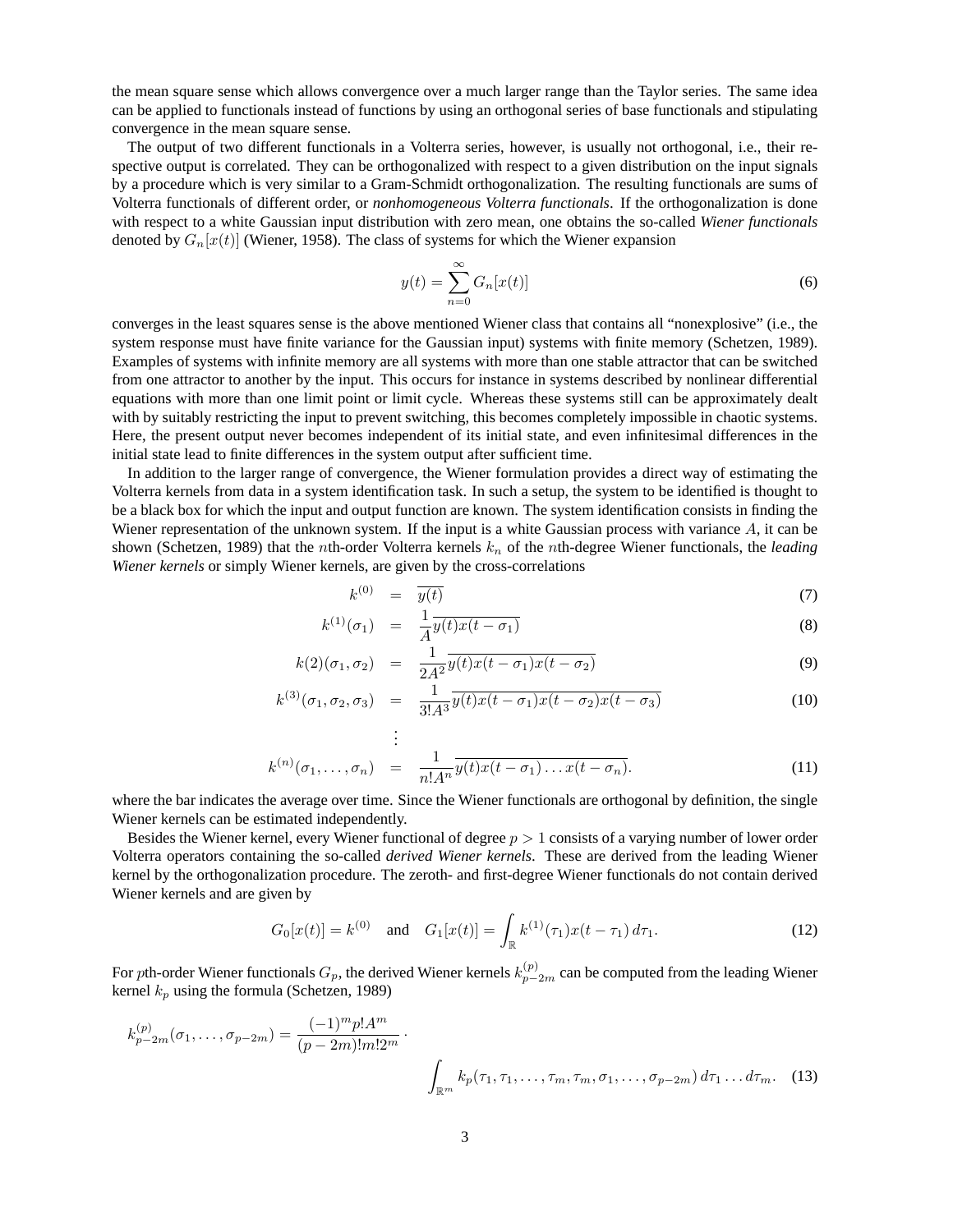For instance, the Volterra expansion of the second-degree Wiener functional

$$
G_2[x(t)] = \int_{\mathbb{R}^2} k_2(\tau_1, \tau_2) x(t - \tau_1) x(t - \tau_2) d\tau_1 d\tau_2 - A \int_{\mathbb{R}} k_2(\tau_1, \tau_1) d\tau_1 \tag{14}
$$

consists of a zero-order and a second-order Volterra functional, the third-degree Wiener functional

$$
G_3[x(t)] = \int_{\mathbb{R}^3} k_3(\tau_1, \tau_2, \tau_3) x(t - \tau_1) x(t - \tau_2) x(t - \tau_3) d\tau_1 d\tau_2 d\tau_2
$$
  
- 3A  $\int_{\mathbb{R}^2} k_3(\tau_1, \tau_2, \tau_2) x(t - \tau_1) d\tau_1 d\tau_2$  (15)

of a first- and third order Volterra functional. In general, an odd-degree Wiener functional contains all lower odd-order Volterra functionals, an even-degree Wiener functional all lower even-order Volterra functionals.

Wiener and Volterra series can be viewed as two equivalent ways of characterizing a system. Both use monomials as base functions, but they group them into either nonhomogeneous or homogeneous Volterra functionals. Therefore, one representation can be converted into the other. The Volterra expansion of a Wiener series can be computed easily by adding up all operators of equal order. The Wiener expansion can be obtained by applying Gram-Schmidt orthogonalization to a Volterra series (Schetzen, 1989), but this procedure becomes rather tedious for higher-order functionals. Fortunately, the Wiener expansion can also be computed directly from the Volterra kernel  $H_p$  using (Schetzen, 1989)

$$
H_p[x(t)] = \sum_{m=0}^{[p/2]} G_{p-2m}[x(t)]
$$
\n(16)

where [..] denotes integer truncation. The leading Wiener kernel of the Wiener functionals  $G_{p-2m}$  is derived from the Volterra kernel  $h_p$  according to

$$
k^{(p-2m)}(\sigma_1, \ldots, \sigma_{p-2m}) = \frac{p! A^m}{(p-2m)! m! 2^m} \cdot \int_{\mathbb{R}^m} h_p(\tau_1, \tau_1, \ldots, \tau_m, \tau_m, \sigma_1, \ldots, \sigma_{p-2m}) d\tau_1 \ldots d\tau_m.
$$
 (17)

The derived Wiener kernels of  $H_p$  can be obtained from the leading kernel using Eq. (13).

#### **2.3 Properties and problems of Wiener systems**

Before we discuss the practical problems that arise during the computation of a Wiener series representation of a system, we summarize the most important properties of the Wiener expansion:

- 1. The pth-degree Wiener expansion of a system is the sum of Volterra operators of order up to  $p$  which minimizes the mean square error between true system output and its Volterra representation if the input is zeromean, white Gaussian noise.
- 2. The Wiener functionals are orthogonal if the input is zero-mean, white Gaussian noise.
- 3. pth-degree Wiener functionals generally consist of several Volterra functionals up to order  $p$ .
- 4. The leading Wiener kernels can be computed by cross-correlating the system output with products of the input (cf. Eqns. (7) - (11)). The derived Wiener kernels are computed from the leading kernel using the orthogonality condition.

These properties will play an important role in the remainder of the text since we propose an alternative way of computing the Wiener series. We will show that the resulting expansions still fulfill the properties described above.

The practical computation of the Wiener expansion via cross-correlation poses some serious problems:

1. In practice, the cross-correlations have to be estimated at a finite resolution (cf. the discretized version of the Volterra operator in Eq. (5)). The number of expansion coefficients  $h_{i_1...i_n}^{(n)}$  in Eq. (5) increases with  $m^n$  for an m-dimensional input signal and an nth-order Volterra kernel. However, the number of coefficients that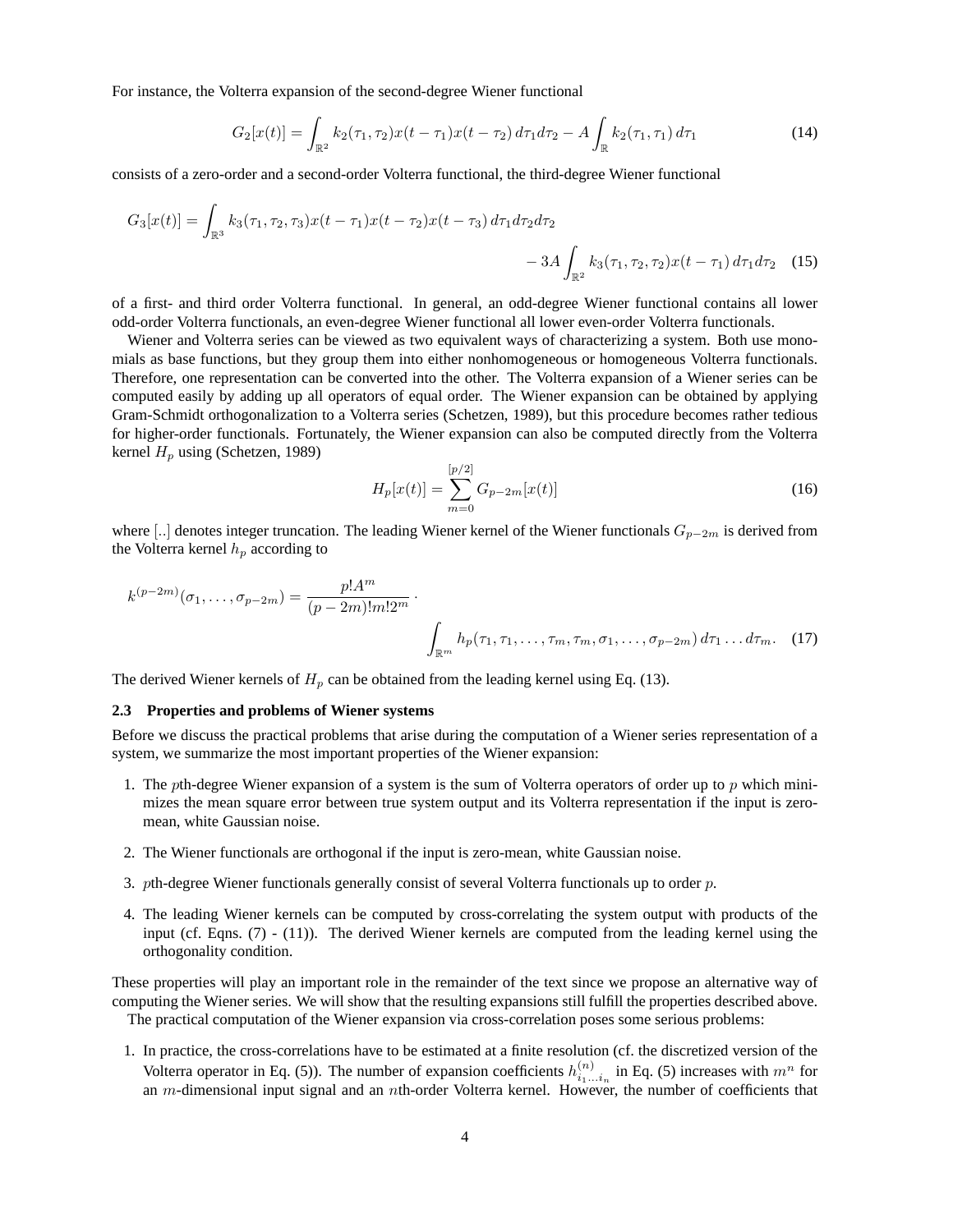actually have to be estimated by cross-correlation is smaller. Since the products in Eq. (5)) remain the same when two different indices are permuted, the associated coefficients should be equal. As a consequence, the required number of measurements is  $(n + m - 1)!/(n!(m - 1)!)$  (Schetzen, 1989). Nonetheless, the resulting numbers are huge for higher-order Wiener kernels. For instance, a 5th-order Wiener kernel operating on  $16 \times 16$  sized image patches contains roughly  $10^{12}$  coefficients,  $10^{10}$  of which would have to be measured individually by cross-correlation. As a consequence, this procedure is not feasible for higher-dimensional input signals.

- 2. The estimation of cross-correlations requires large sample sizes. Typically, one needs several tens of thousands input-output pairs before a sufficient convergence is reached. Moreover, the variance of the estimator  $y(t)x(t - \sigma_1)\dots x(t - \sigma_n)$  in Eq. (11) increases with increasing values of the  $\sigma_i$  (Papoulis, 1991) such that only operators with relatively small memory can be reliably estimated.
- 3. Even if the Wiener kernels are known, they provide no obvious interpretation on which features of the input the associated Wiener functionals operate. In contrast, by looking at the impulse response of a linear system, one immediately sees to which features of the input it is tuned. In image processing, for instance, the structure of the filter mask reveals whether it is tuned to small scale edge elements or to image patches of constant brightness.
- 4. The estimation via cross-correlation works only if the input is Gaussian noise with zero mean, not for general types of input.

In this study, we propose a different method for estimating the Wiener expansion that overcomes the discussed practical problems. The proposed method relies on a regression technique taken from the field of kernel methods which is widely used in the machine learning community. This technique is the subject of the next section.

## **3 Linear regression in RKHS**

#### **3.1 Linear regression**

The regression technique we will use as a new approach to estimating Wiener expansions is based on classical linear regression. We will review this method, since some of its properties are important for the derivation of its nonlinear extension. As we described above for the estimation of Wiener kernels, the experimental setting is that of system identification: We are given a set of N input values  $x_i \in \mathbb{R}^m$  and the asscociated scalar output values  $y_i$  of the system to be identified. In linear regression, we assume a linear relation between input and output of the form

$$
y_i = \tilde{\mathbf{g}}^\top \mathbf{x}_i + b, \quad b \in \mathbb{R}, \tilde{\mathbf{g}} \in \mathbb{R}^m.
$$
 (18)

This can be expressed in a more convenient way by setting  $\mathbf{g} = (\tilde{\mathbf{g}}^\top, b)^\top$  and collecting the data in the form

$$
X = \begin{pmatrix} \mathbf{x}_1^{\top} & 1 \\ \mathbf{x}_2^{\top} & 1 \\ \vdots & \vdots \\ \mathbf{x}_N^{\top} & 1 \end{pmatrix} \quad \text{and} \quad \mathbf{y} = \begin{pmatrix} y_1 \\ y_2 \\ \vdots \\ y_N \end{pmatrix} \tag{19}
$$

such that  $y = Xg$ . The coefficient vector g is chosen to minimize the quadratic loss function

$$
L(\mathbf{g}) = (\mathbf{y} - X\mathbf{g})^{\top}(\mathbf{y} - X\mathbf{g}) = \mathbf{y}^{\top}\mathbf{y} - 2\mathbf{y}^{\top}X\mathbf{g} + \mathbf{g}^{\top}X^{\top}X\mathbf{g}.
$$
 (20)

Computing the differential with respect to g and setting it to zero,

$$
dL = \left(-2X^{\top}\mathbf{y} + 2X^{\top}X\mathbf{g}\right)d\mathbf{g} = 0\tag{21}
$$

this yields the so-called normal equation

$$
X^{\top} X \mathbf{g} = X^{\top} \mathbf{y}
$$
 (22)

the solution of which is given by

$$
\mathbf{g} = (X^{\top} X)^{-1} X^{\top} \mathbf{y}
$$
 (23)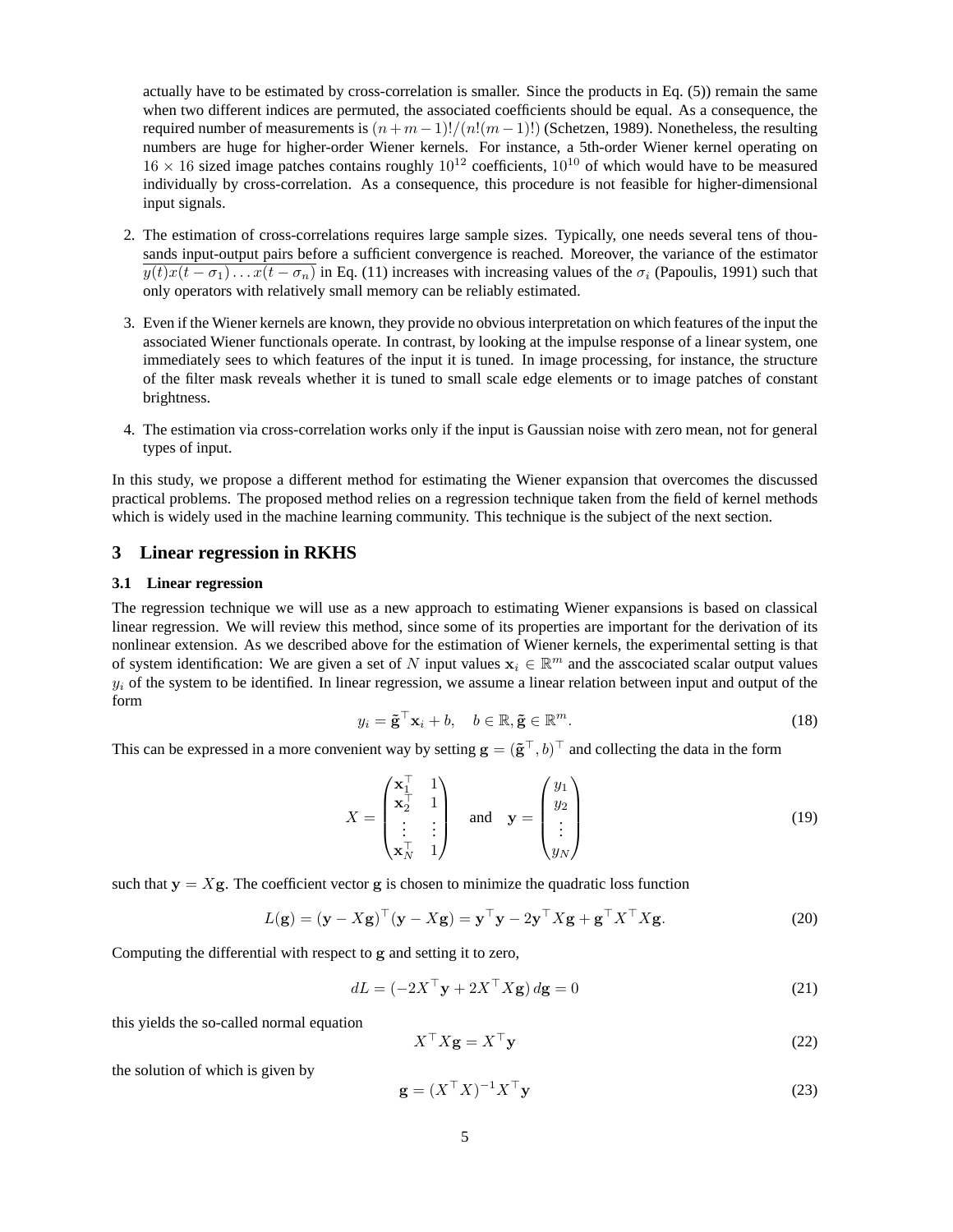if the inverse of  $X^{\top}X$  exists. Note that the solution is a linear combination of the rows of X, i.e., it is an element of the *row space*  $\mathcal{L}(X^{\top})$  of X

$$
\mathbf{g} \in \mathcal{L}(X^{\top}) := \{ X^{\top} \mathbf{a} \mid \mathbf{a} \in \mathbb{R}^{N} \}.
$$
 (24)

This finding is important for the derivation of the linear regression method in nonlinear feature spaces described in the next section.

#### **3.2 Regression in RKHS**

We now extend classical linear regression to the case when the output is modeled by linear combinations from a dictionary of fixed nonlinear functions  $\varphi_i$  of the input x, i.e.,

$$
y_i = \sum_{j=1}^{M} \gamma_j \varphi_j(\mathbf{x}_i).
$$
 (25)

The number of functions  $M$  in the dictionary can be possibly infinite, as, for instance, in a Fourier or wavelet expansion. Alternatively, one can express Eq. (25) by using a nonlinear map  $\phi(\mathbf{x}_i) = (\varphi_1(\mathbf{x}_i), \varphi_2(\mathbf{x}_i), \dots)^\top$  from  $\mathbb{R}^m$  into some high-dimensional (possibly infinite-dimensional) space  $\mathbb{F}$ .  $y_i$  can be computed by a scalar product<sup>2</sup> with a coefficient vector  $\gamma = (\gamma_1, \gamma_2, \dots)^\top \in \mathbb{F}$ 

$$
y_i = \gamma^\top \phi(\mathbf{x}_i). \tag{26}
$$

If we put all N mapped samples into an  $N \times M$  design matrix  $\Phi$  with

$$
\Phi = \begin{pmatrix} \phi(\mathbf{x}_1)^{\top} \\ \phi(\mathbf{x}_2)^{\top} \\ \vdots \\ \phi(\mathbf{x}_N)^{\top} \end{pmatrix},
$$
\n(27)

the model can be written as

$$
y = \Phi \gamma \tag{28}
$$

As before, the regression problem consists in finding the vector  $\gamma$  that minimizes the squared error. It could be solved in the same way as in the linear case, but if  $\mathbb F$  is very high-dimensional this procedure is no more feasible due to computational reasons. We therefore restrict our attention to an important special case of nonlinear maps, namely those where the scalar product between two nonlinearly mapped input vectors can be expressed analytically by a *kernel* function k of the input vectors

$$
\phi(\mathbf{x}_1)^\top \phi(\mathbf{x}_2) = k(\mathbf{x}_1, \mathbf{x}_2). \tag{29}
$$

As a consequence, the evaluation of a possibly infinite number of terms in the scalar product in  $\mathbb F$  reduces to the computation of the kernel  $k$  directly on the input.

Equation (29) is only valid for *positive definite* kernels, i.e., functions k with the property that the *Gram matrix*  $K_{ij} = k(\mathbf{x}_i, \mathbf{x}_j)$  is positive definite for all choices of the  $\mathbf{x}_1, \dots, \mathbf{x}_N$ . It can be shown that a number of kernels satisfies this condition including polynomial, Gaussian and sigmoid kernels (Schölkopf & Smola, 2002). The subspace of F spanned by the  $\phi(\mathbf{x}_i)$  can be viewed as a space of functions  $f(\mathbf{x})$  defined by

$$
f(\mathbf{x}) = \sum_{j=1}^{M} \gamma_j k(\mathbf{x}, \mathbf{z}_j).
$$
 (30)

This space has the structure of a *reproducing kernel Hilbert space (RKHS)*. By carrying out linear methods in  $F$ , one can obtain elegant solutions for various nonlinear estimation problems (see Schölkopf & Smola, 2002), examples being Support Vector Machines.

If we can express a solution such as Eq. (23) only in terms of scalar products, we can use this property to manipulate the otherwise inaccessible elements of F. For that purpose, we resort to our previous finding that the

 $2$ Note that with a slight abuse of notation, we use the transpose also to denote the scalar product in infinite-dimensional spaces.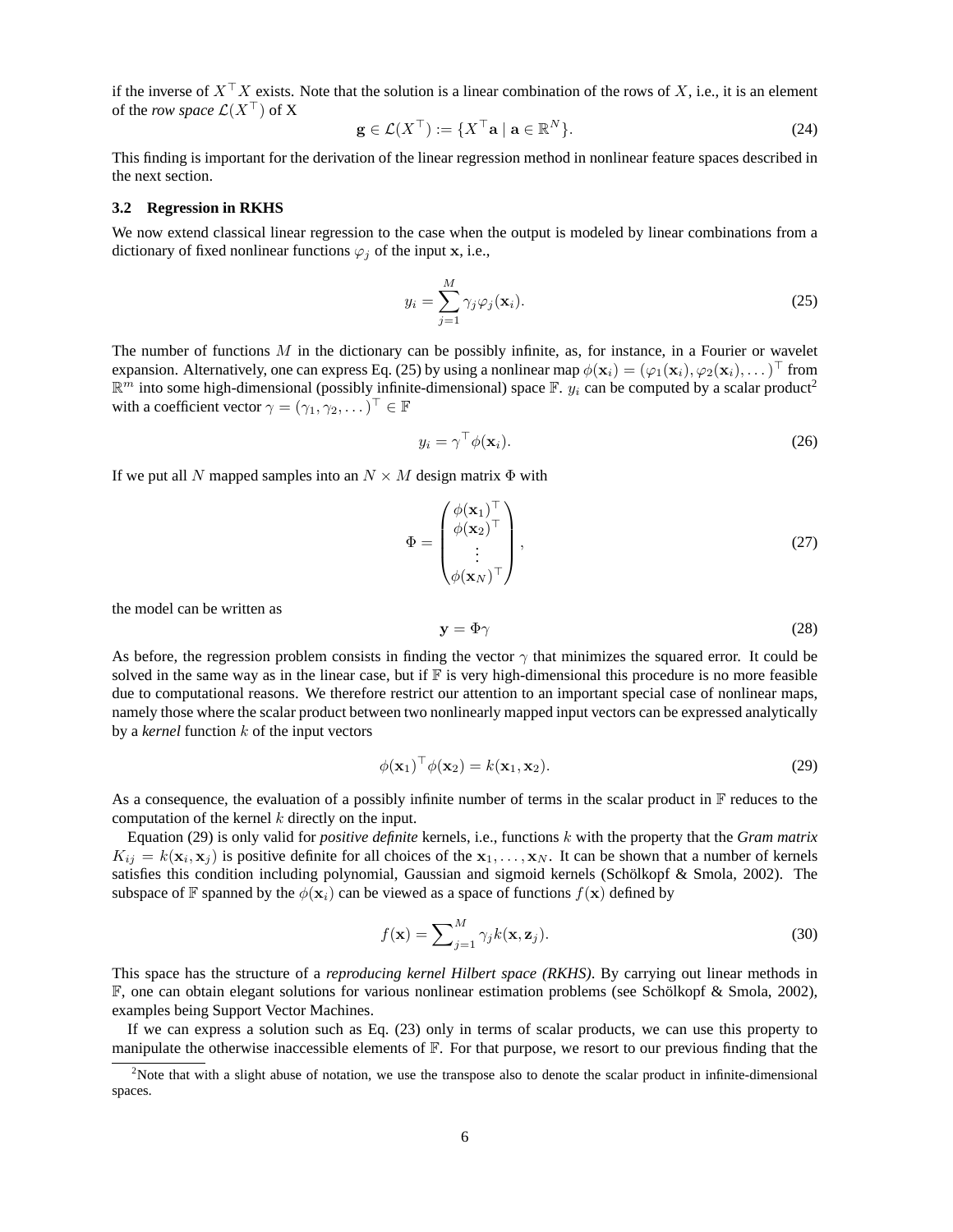solution of the linear regression problem is an element of the row space of the data matrix  $X$ . Consequently, we know that the regression result for the model in Eq. (28) is a linear combination of the mapped input samples  $\phi(\mathbf{x}_i)$ . Thus, the solution vector  $\gamma \in \mathbb{F}$  can be written as

$$
\gamma = \Phi^{\top} \mathbf{a} \tag{31}
$$

with some coefficient vector  $\mathbf{a} \in \mathbb{R}^N$ . The representation of  $\gamma$  by using its coefficient vector with respect to the input samples is called its *dual* representation (Cristianini & Shawe-Taylor, 2000). Substituting this into Eq. (28), we obtain the model

$$
\mathbf{y} = \Phi \Phi^{\top} \mathbf{a} = K \mathbf{a} \tag{32}
$$

with the symmetric  $N \times N$  *Gram* matrix  $K = \Phi \Phi^{\top} = (k(\mathbf{x}_i, \mathbf{x}_j))_{ij}$ . The dual problem now has the same functional form as in the linear case with the solution from Eq.  $(23)^3$ 

$$
\mathbf{a} = (K^{\top} K)^{-1} K^{\top} \mathbf{y} = K^{-1} \mathbf{y}
$$
\n(33)

since  $K = K^{\top}$ . Note that the solution depends on the input data only via the Gram matrix. The Gram matrix contains only scalar products of vectors from  $\mathbb F$  which can be computed according to Eq. (29) if an appropriate map  $\phi$  is used. Moreover, if the solution is used for predicting the system output y for a new input x, again only scalar products are used:

$$
y = \gamma^{\top} \phi(\mathbf{x}) = \mathbf{a}^{\top} \Phi \phi(\mathbf{x}) = \mathbf{a}^{\top} \mathbf{z}(\mathbf{x}) = \mathbf{y}^{\top} K^{-1} \mathbf{z}(\mathbf{x}),
$$
(34)

where  $\mathbf{z}(\mathbf{x}) = (k(\mathbf{x}_1, \mathbf{x}), k(\mathbf{x}_2, \mathbf{x}), \dots, k(\mathbf{x}_N, \mathbf{x}))^\top \in \mathbb{R}^N$ . Regression and prediction can be done on the simplified scalar products alone, without the need for explicitely mapping the inputs into F.

Although we have directly shown the existence of a dual representation of the solution, the same conclusion can be drawn from a more general property of RKHSs referred to as the *Representer Theorem* (Kimeldorf & Wahba, 1971). It states the following: suppose c is an arbitrary cost function, Ω is a nondecreasing function on  $\mathbb{R}_{>0}$  and  $\Vert \cdot \Vert_F$  is the norm of the RKHS. If we minimize an objective function<sup>4</sup>

$$
c((\mathbf{x}_1, y_1, f(\mathbf{x}_1)), \dots, (\mathbf{x}_N, y_N, f(\mathbf{x}_N))) + \Omega(||f||_{\mathbb{F}}),
$$
\n(35)

over all functions of the form  $(30)$ , then an optimal solution<sup>5</sup> can be expressed as

$$
f(\mathbf{x}) = \sum_{j=1}^{N} a_j k(\mathbf{x}, \mathbf{x}_j), \quad a_j \in \mathbb{R}.
$$
 (36)

In other words, although we did consider functions which were expansions in terms of arbitrary points  $x_i$  (see (30)), it turns out that we can always express the solution in terms of the training points  $x_i$  only. Hence the optimization problem over an arbitrarily large number of M variables  $\gamma_i$  is transformed into one over N variables  $a_j$ , where N is the number of training points.

## **4 Estimating Wiener series by linear regression in RKHS**

#### **4.1 Volterra series as linear operator in RKHS**

We now have the prerequisites to develop a new approach to estimating the Wiener series expansion. As our first step, we have to convert the Volterra series into a form suitable for regression in RKHS. Our starting point is the discretized version of the Volterra operators from Eq. (5)

$$
H_n[\mathbf{x}] = \sum_{i_1=1}^m \cdots \sum_{i_n=1}^m h_{i_1...i_n}^{(n)} x_{i_1} \dots x_{i_n}
$$
 (37)

<sup>&</sup>lt;sup>3</sup>If K is not invertible,  $K^{-1}$  denotes the pseudo-inverse of K.

<sup>&</sup>lt;sup>4</sup>In our case, we use the mean square error as a cost function, and the regularizer  $\Omega$  is set to zero.

<sup>&</sup>lt;sup>5</sup> for conditions on uniqueness of the solution, see (Schölkopf & Smola, 2002)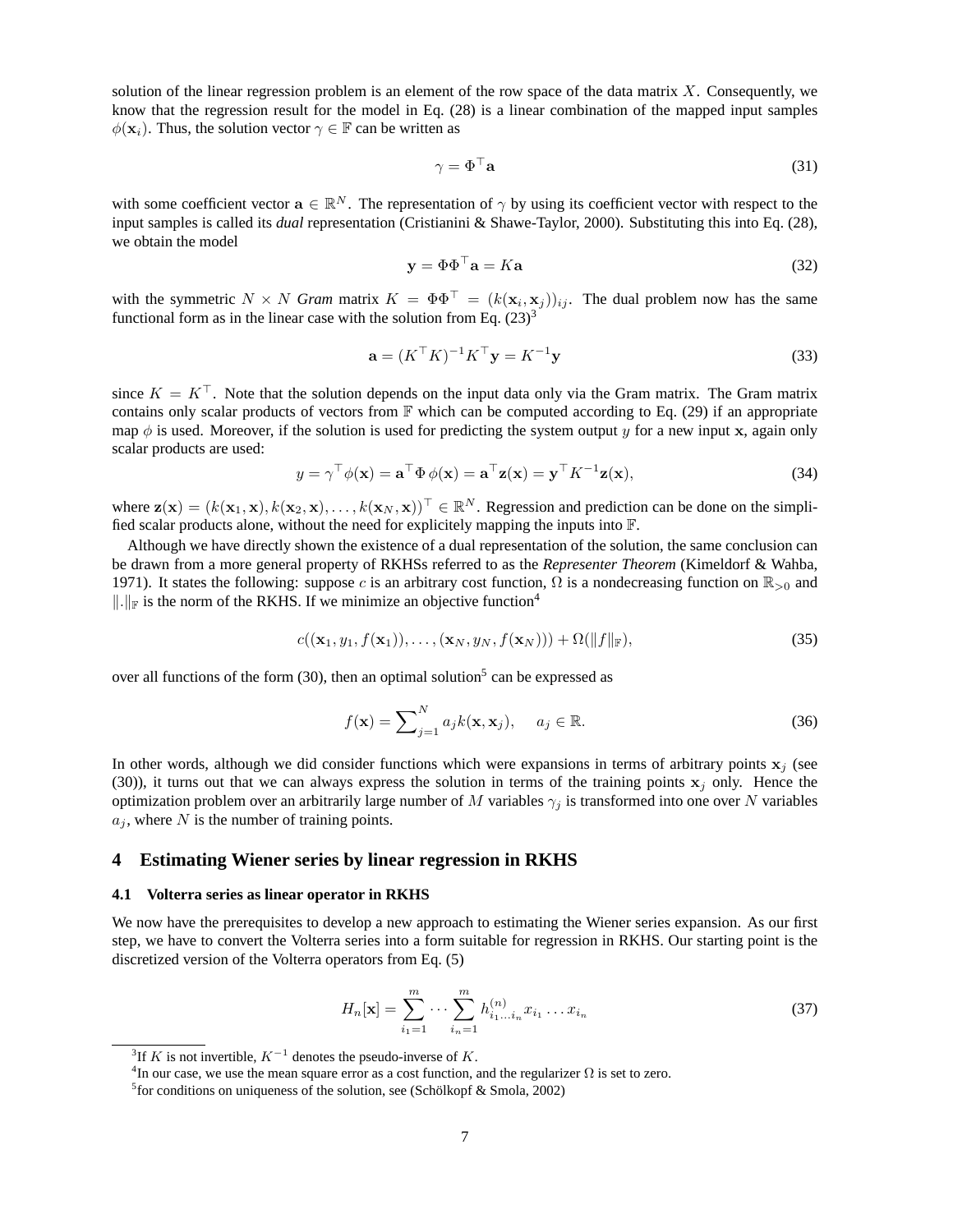which is also the base of the classical cross-correlation procedure. The nth-order Volterra operator is a weighted sum of all *n*th-order monomials of the input vector x. For  $n = 0, 1, 2, \ldots$  e define the map  $\phi_n$  as

$$
\phi_0(\mathbf{x}) = 1 \tag{38}
$$

$$
\phi_1(\mathbf{x}) = (x_1, x_2, \dots, x_m) \tag{39}
$$

$$
\phi_2(\mathbf{x}) = (x_1^2, x_1 x_2, x_2 x_1, x_2^2, x_1 x_3, \dots, x_m^2) \tag{40}
$$

$$
\phi_3(\mathbf{x}) = (x_1^3, x_1 x_2 x_3, x_1 x_3 x_2, x_2 x_1 x_3, x_2 x_3 x_1, \dots, x_m^3)
$$
\n(41)

such that  $\phi_n$  maps the input  $\mathbf{x} \in \mathbb{R}^m$  into a vector  $\phi_n(\mathbf{x}) \in \mathbb{F}_n = \mathbb{R}^{m^n}$  containing all  $m^n$  ordered monomials of degree n. Using  $\phi_n$ , we can write the nth-order Volterra operator in Eq. (5) as a scalar product in  $\mathbb{F}_n$ 

. . .

$$
H_n[\mathbf{x}] = \eta_n^\top \phi_n(\mathbf{x}) \tag{42}
$$

with the coefficients stacked into the vector  $\eta_n = (h_{1,1,\dots,1}^{(n)}, h_{1,2,\dots,1}^{(n)}, h_{1,3,\dots,1}^{(n)}, \dots)^\top \in \mathbb{F}_n$ . Fortunately, the functions  $\phi_n$  constitute a RKHS. It can be easily shown that

$$
k_n(\mathbf{x}, \mathbf{z}) = \phi_n(\mathbf{x})^\top \phi_n(\mathbf{z})
$$
  
= 
$$
\sum_{i_1=1}^m \dots \sum_{i_n=1}^m x_{i_1} \cdot \dots \cdot x_{i_n} \cdot z_{i_1} \cdot \dots \cdot z_{i_n}
$$
 (43)

$$
= \sum_{i_1=1}^m x_{i_1} \cdot z_{i_1} \dots \sum_{i_m=1}^m x_{i_1} \cdot z_{i_m} = \left(\sum_{i=1}^m x_i \cdot z_i\right)^n = (\mathbf{x}^\top \mathbf{z})^n.
$$
 (44)

The same idea can be applied to the entire pth-order Volterra series. By stacking the maps  $\phi_n$  into a single map  $\phi^{(p)}(\mathbf{x}) = (\phi_0(\mathbf{x}), \phi_1(\mathbf{x}), \dots, \phi_p(\mathbf{x}))^{\top}$ , one obtains a mapping from  $\mathbb{R}^m$  into  $\mathbb{F}^{(p)} = \mathbb{R} \times \mathbb{R}^m \times \mathbb{R}^{m^2} \times \dots \mathbb{R}^{m^p} =$  $\mathbb{R}^M$  with dimensionality  $M = \frac{1 - m^{p+1}}{1 - m}$  <sup>6</sup>. The entire pth-order Volterra series can be written as a scalar product in  $\mathbb{F}^{(p)}$ 

$$
\sum_{n=0}^{p} H_n[\mathbf{x}] = (\eta^{(p)})^{\top} \phi^{(p)}(\mathbf{x})
$$
\n(45)

with  $\eta^{(p)} \in \mathbb{F}^{(p)}$ . Since  $\mathbb{F}^{(p)}$  is generated as a Cartesian product of the single spaces  $\mathbb{F}_n$ , the associated scalar product is simply the sum of the scalar products in the  $\mathbb{F}_n$ :

$$
k^{(p)}(\mathbf{x}_1, \mathbf{x}_2) = \phi^{(p)}(\mathbf{x}_1)^\top \phi^{(p)}(\mathbf{x}_2) = \sum_{n=0}^p (\mathbf{x}_1^\top \mathbf{x}_2)^n.
$$
 (46)

Thus, we have shown that the discretized pth-order Volterra series can be expressed as a linear operator in the RKHS spanned by all ordered monomials up to order p.

#### **4.2 Implicit Wiener series estimation**

As we stated above, the pth-degree Wiener expansion is the pth-order Volterra series that minimizes the squared error if the input is white Gaussian noise with zero mean. This can be put into the regression framework: assume we generate white Gaussian noise with zero mean, feed it into the unknown system and measure its output. Since any finite Volterra series can be represented as a linear operator in the corresponding RKHS, we can find the pth-order Volterra series that minimizes the squared error by linear regression. This, by definition, must be the pth-degree Wiener series since no other Volterra series has this property<sup>7</sup>. From Eq. (34), we obtain the following expression for the implicit Wiener series

$$
G_0[\mathbf{x}] = \frac{1}{N} \mathbf{y}^\top \mathbf{1} \tag{47}
$$

$$
\sum_{n=0}^{p} G_n[\mathbf{x}] = \sum_{n=0}^{p} H_n[\mathbf{x}] = \mathbf{y}^\top K_p^{-1} \mathbf{z}^{(p)}(\mathbf{x}) \tag{48}
$$

<sup>&</sup>lt;sup>6</sup>This result is obtained by applying the geometric sum formula.

 $^7$ assuming symmetrized Volterra kernels which can always be obtained from any Volterra expansion.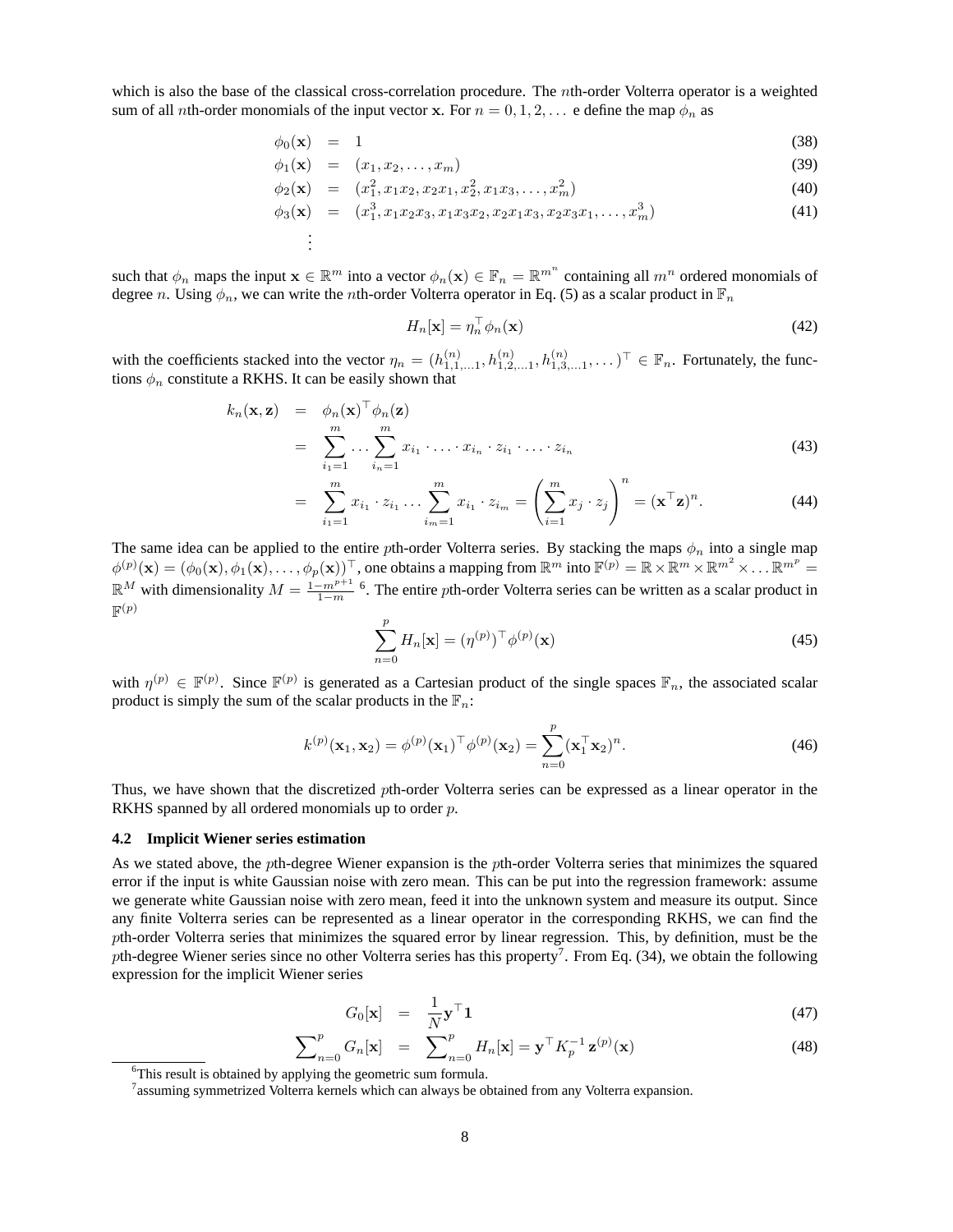where the Gram matrix  $K_p$  and the coefficient vector  $\mathbf{z}^{(p)}(\mathbf{x})$  are computed using the kernel from Eq. (46) and  $\mathbf{1} = (1, 1, \dots)^\top \in \mathbb{R}^N$ . Note that the Wiener series and its Volterra functionals are represented only implicitely since we are using the RKHS representation as a sum of scalar products with the training points. Thus, we can avoid the "curse of dimensionality", i.e., there is no need to compute the possibly large number of coefficients explicitely.

The explicit Volterra and Wiener expansions can be recovered at least in principle from Eq. (48) by collecting all terms containing monomials of the desired order and summing them up. The individual nth-order Volterra operators  $(p > 0)$  are given implicitly by

$$
H_n[\mathbf{x}] = \mathbf{y}^\top K_p^{-1} \mathbf{z}_n(\mathbf{x}) \tag{49}
$$

with  $\mathbf{z}_n(\mathbf{x}) = ((\mathbf{x}_1^\top \mathbf{x})^n, (\mathbf{x}_2^\top \mathbf{x})^n, \dots, (\mathbf{x}_N^\top \mathbf{x})^n, )^\top$ . For  $p = 0$  the only term is the constant zero-order Volterra operator  $H_0[\mathbf{x}] = G_0[\mathbf{x}]$ . The coefficient vector  $\eta_n = (h_{1,1,\dots,1}^{(n)}, h_{1,2,\dots,1}^{(n)}, h_{1,3,\dots,1}^{(n)}, \dots)^\top$  of the explicit Volterra operator is obtained as

$$
\eta_n = \Phi_n^\top K_p^{-1} \mathbf{y} \tag{50}
$$

using the design matrix  $\Phi_n = (\phi_n(\mathbf{x}_1)^{\top}, \phi_n(\mathbf{x}_1)^{\top}, \dots, \phi_n(\mathbf{x}_1)^{\top})^{\top}$ .

The individual Wiener functionals can only be computed by applying the regression procedure twice. If we are interested in the *n*th-degree Wiener functional, we have to compute the solution for the kernels  $k^{(n)}(\mathbf{x}_1, \mathbf{x}_2)$  and  $k^{(n-1)}(\mathbf{x}_1, \mathbf{x}_2)$ . The Wiener functional for  $n > 0$  is then obtained from the difference of the two results as

$$
G_n[\mathbf{x}] = \sum_{i=0}^n G_i[\mathbf{x}] - \sum_{i=0}^{n-1} G_i[\mathbf{x}] = \mathbf{y}^\top \left[ K_n^{-1} \mathbf{z}^{(n)}(\mathbf{x}) - K_{n-1}^{-1} \mathbf{z}^{(n-1)}(\mathbf{x}) \right].
$$
 (51)

The corresponding ith-order Volterra operators of the nth-degree Wiener functional are computed analogously to Eqns. (49) and (50) as

$$
H_i^{(n)}[\mathbf{x}] = \mathbf{y}^\top (K_n^{-1} - K_{n-1}^{-1}) \mathbf{z}_i(\mathbf{x})
$$
\n(52)

and

$$
\eta_i^{(n)} = \Phi_i^{\top} (K_n^{-1} - K_{n-1}^{-1}) \mathbf{y}.
$$
\n(53)

#### **4.3 Orthogonality**

The resulting Wiener functionals must fulfill the orthogonality condition which in its strictest form states that a pth-degree Wiener functional must be orthogonal to all monomials in the input of lower order (Schetzen, 1989). Formally, we will prove the following

**Theorem 1** *The functionals obtained from Eq. (51) fulfill the orthogonality condition*

$$
E\left[m(\mathbf{x})G_p[\mathbf{x}]\right] = 0\tag{54}
$$

*where* E denotes the expectation over the input distribution and  $m(\mathbf{x})$  an ith-order monomial with  $i < p$ .

We will show that this a consequence of the least squares fit of any linear expansion in a set of basis functions of the form of Eq. (25). In the case of the Wiener and Volterra expansions, the basis functions  $\varphi_i(\mathbf{x})$  are monomials of the components of x.

We denote the error of the expansion as  $e(\mathbf{x}) = y - \sum_{j=1}^{M} \gamma_j \varphi_j(\mathbf{x}_i)$ . The minimum of the expected quadratic loss L with respect to the expansion coefficient  $\gamma_k$  is given by

$$
\frac{\partial L}{\partial \gamma_k} = \frac{\partial}{\partial \gamma_k} E \|e(\mathbf{x})\|^2 = -2E \left[\varphi_k(\mathbf{x})e(\mathbf{x})\right] = 0.
$$
\n(55)

This means that, for an expansion of the type of Eq. (25) minimizing the squared error, the error is orthogonal to all base functions used in the expansion.

Now let us assume we know the Wiener series expansion (which minimizes the mean squared error) of a system up to degree  $p-1$ . The approximation error is given by the sum of the higher-order Wiener functionals  $e(\mathbf{x}) =$  $\sum_{n=p}^{\infty} G_n[\mathbf{x}]$ , so  $G_p[\mathbf{x}]$  is part of the error. As a consequence of the linearity of the expectation, Eq. (55) implies

$$
\sum_{n=p}^{\infty} E\left[\varphi_k(\mathbf{x}) G_n[\mathbf{x}]\right] = 0 \quad \text{and} \quad \sum_{n=p+1}^{\infty} E\left[\varphi_k(\mathbf{x}) G_n[\mathbf{x}]\right] = 0 \tag{56}
$$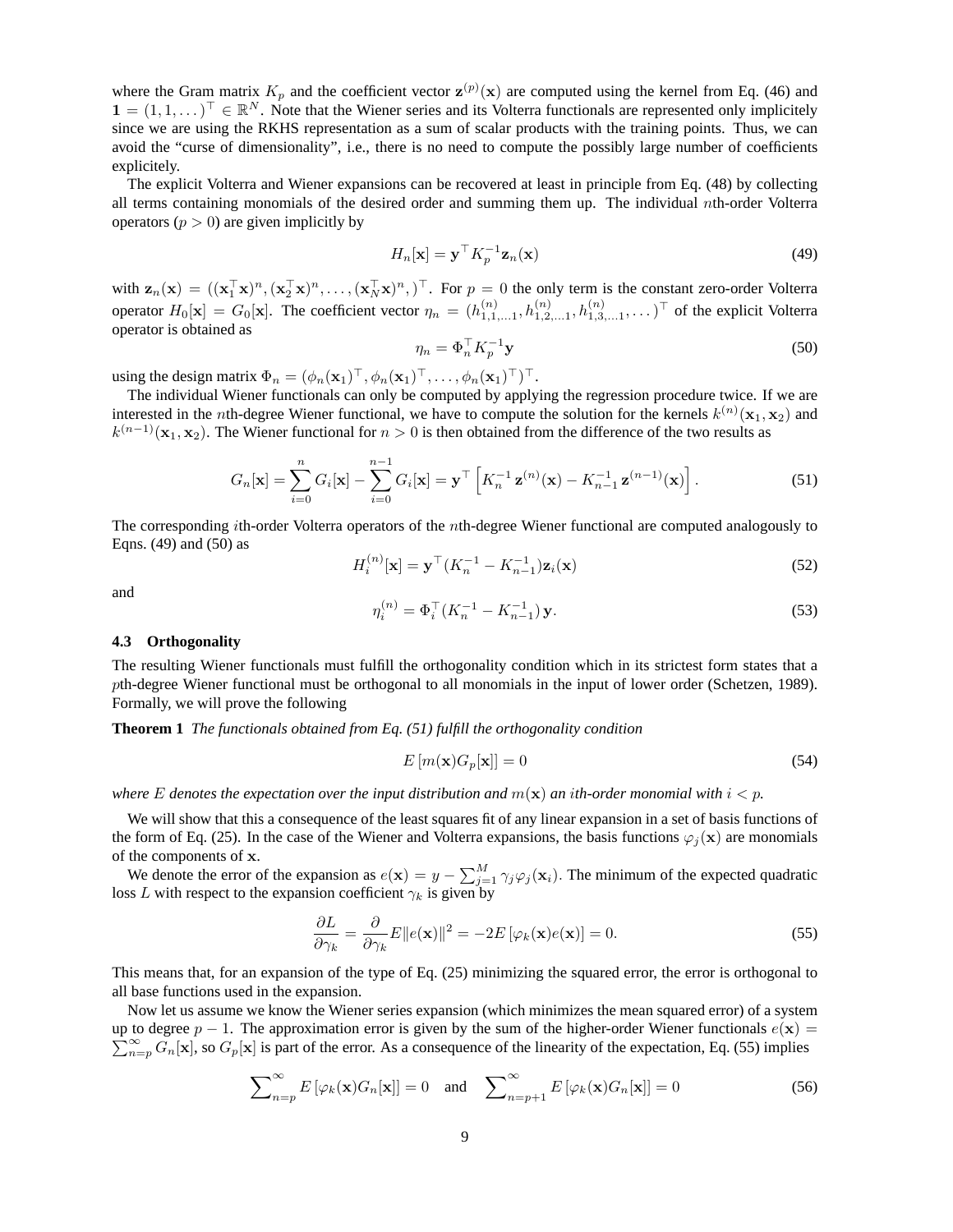for any  $\phi_k$  of order less than p. The difference of both equations yields  $E[\varphi_k(\mathbf{x})G_p[\mathbf{x}]] = 0$ , so that  $G_p[\mathbf{x}]$  must be orthogonal to any of the lower order basis functions, namely to all monomials with order smaller than  $p$ .  $\square$ 

Note that for both the regression and the orthogonality of the resulting functionals the assumption of white Gaussian noise was not required. In practice, this means that we can compute the implicit Wiener series for any type of input, not just for Gaussian noise. The resulting Volterra functionals (Eqns. (49) and (50)) should be at least in principle - the same regardless of the input signal. This, however, is not the case for the computation of the Wiener functionals and their Volterra expansion in Eqns. (51) - (53). As we saw above, orthogonality of functionals can be only defined with respect to an input distribution. If we use Eqns. (51) - (53) for nongaussian input the resulting functionals will still be orthogonal, but with respect to the nongaussian input distribution. The resulting decomposition of the Volterra series into orthogonal functionals will be different from the Gaussian case. As a consequence, the functionals computed according to Eqns. (51) - (53) will be different from the Wiener functionals, even if the Volterra expansion is exactly the same in both cases. If one still wants to compute the Wiener expansion, but can only use nongaussian input, one needs to resort to the classical procedure of Eq. (17) that has to be applied to the explicit Volterra expansion from Eqns. (50) and (5).

## **5 Examples and experiments**

## **5.1 Analytic toy example**

To check whether the proposed solutions are consistent, we apply our formalism to a toy example for which a closed form analytic solution exists. We assume the following scenario: The system to be identified receives scalar input x (i.e.,  $m = 1$ ) and we only have two pairs of measurements (i.e.,  $N = 2$ )  $(x_1, y_1)$  and  $(x_2, y_2)$ . As our model, we choose a Wiener series up to functionals of degree  $p = 1$ 

$$
\hat{y} = G_0[x] + G_1[x] \tag{57}
$$

with the model output  $\hat{y}$ . The associated scalar product is given by (cf. Eq. (46)

$$
k^{(1)}(x_1, x_2) = 1 + x_1 x_2. \tag{58}
$$

In order to compute the implicit expansion of Eq. (48), we need the Gram matrix

$$
K_1 = \begin{pmatrix} k^{(1)}(x_1, x_1) & k^{(1)}(x_1, x_2) \\ k^{(1)}(x_2, x_1) & k^{(1)}(x_2, x_2) \end{pmatrix} = \begin{pmatrix} 1 + x_1^2 & 1 + x_1 x_2 \\ 1 + x_2 x_1 & 1 + x_2^2 \end{pmatrix} \tag{59}
$$

which is identical to the matrix  $X^{\top} X$  in linear regression (cf. Eq. (19)). The inverse is given by

$$
K_1^{-1} = (X^{\top} X)^{-1} = \frac{1}{(x_1 - x_2)^2} \begin{pmatrix} 1 + x_2^2 & -1 - x_1 x_2 \\ -1 - x_1 x_2 & 1 + x_1^2 \end{pmatrix}.
$$
 (60)

The dual coefficient vector in Eq. (48) is

$$
\mathbf{z}^{(1)}(x) = \begin{pmatrix} k^{(1)}(x_1, x) \\ k^{(1)}(x_2, x) \end{pmatrix} = \begin{pmatrix} 1 + x_1 x \\ 1 + x_2 x \end{pmatrix} = X \begin{pmatrix} x \\ 1 \end{pmatrix},\tag{61}
$$

such that the entire solution becomes

$$
\hat{y} = \mathbf{y}^\top (X^\top X)^{-1} X \begin{pmatrix} x \\ 1 \end{pmatrix} = \mathbf{y}^\top X (X^\top X)^{-1} \begin{pmatrix} x \\ 1 \end{pmatrix}
$$
 (62)

which is identical to the result found for linear regression (cf. Eq.  $(23)$ ).

If Eq. (50) is correct, we should obtain the explicit Volterra operator coefficients

$$
\eta_0 = a \quad \text{and} \quad \eta_1 = b \tag{63}
$$

with the coefficients a and b identical to those given by classical linear regression (Press, Teukolsky, Vetterling,  $\&$ Flannery, 1992)

$$
a = \frac{\left(\sum x_i^2\right)\left(\sum y_i\right) - \left(\sum x_i\right)\left(\sum x_i y_i\right)}{N \sum x_i^2 - \left(\sum x_i\right)^2} = \frac{x_2^2 y_1 + x_1^2 y_2 - x_1 x_2 (y_2 - y_1)}{(x_1 - x_2)^2}
$$
(64)

$$
b = \frac{N(\sum x_i y_i) - (\sum x_i)(\sum y_i)}{N \sum x_i^2 - (\sum x_i)^2} = \frac{y_2 - y_1}{x_2 - x_1}.
$$
\n(65)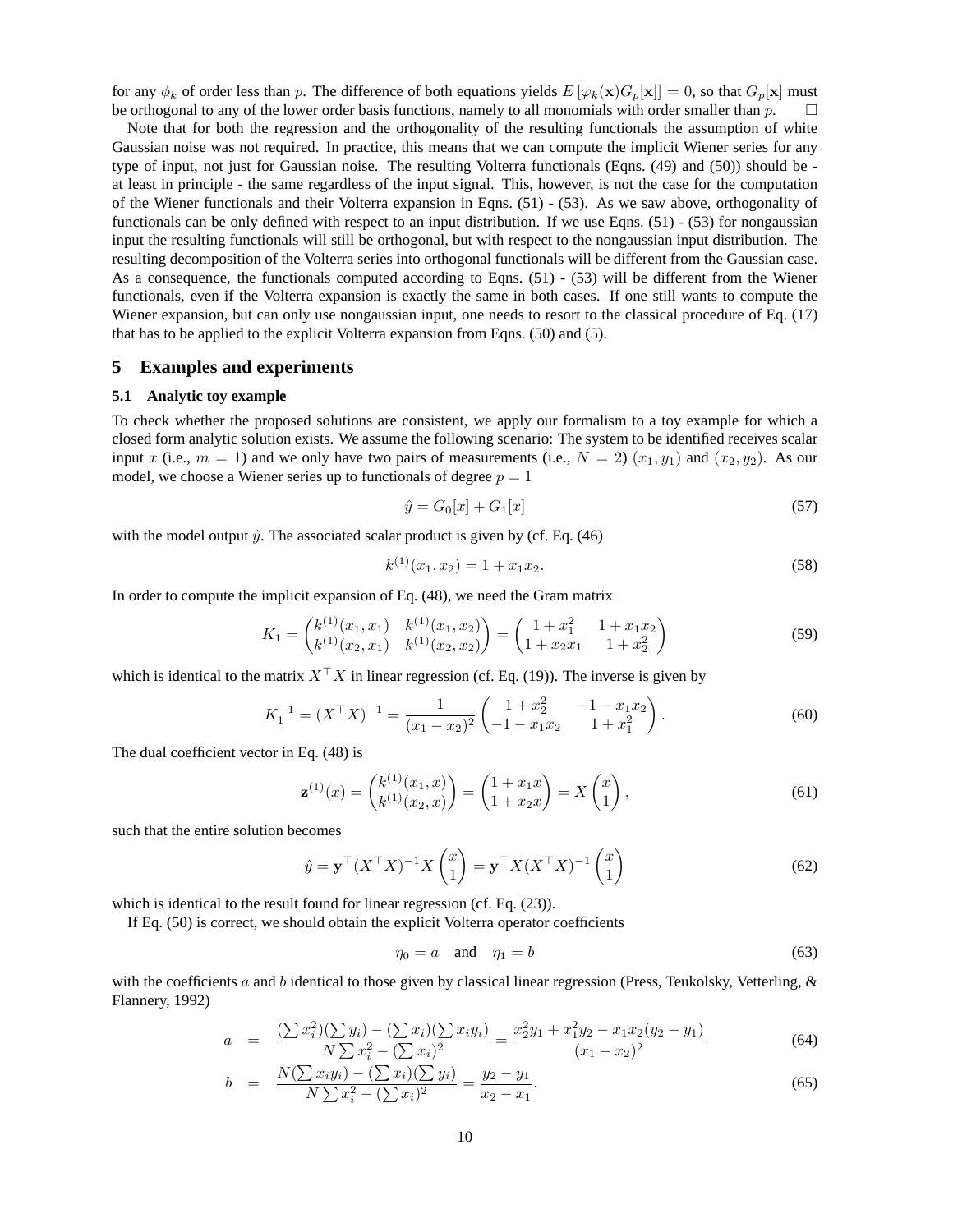

Figure 1: Mean squared error between true and estimated coefficients of the second-order Wiener kernel of a Reichardt-type correlation detector for varying number of training samples. The solid line depicts the error of the regression technique, the dash-dot line that of the cross-correlation technique.

According to Eq. (50), we obtain the coefficients using  $\phi_0^{\top} = \mathbf{1}^{\top}$  and  $\phi_1^{\top} = (x_1, x_2)$ 

$$
\eta_0 = \mathbf{1}^\top K_1^{-1} \mathbf{y} \quad \text{and} \quad \eta_1 = (x_1, x_2) K_1^{-1} \mathbf{y} \tag{66}
$$

which can be easily shown to be identical with  $a$  and  $b$  by substituting Eq. (60).

The corresponding Wiener functionals from Eqns. (47) and (51) are

$$
G_0[x] = \frac{1}{2}(y_1 + y_2) \tag{67}
$$

$$
G_1[x] = \mathbf{y} K_1^{-1} \begin{pmatrix} 1 + x_1 x \\ 1 + x_2 x \end{pmatrix} - \frac{1}{2} (y_1 + y_2)
$$
 (68)

which yields the identical Volterra series. Note that the zero-order Volterra functional of the first-degree Wiener functional given by Eq. (52)

$$
H_0^{(1)}[x] = \mathbf{y}K_1^{-1}\mathbf{1} - \frac{1}{2}(y_1 + y_2) = a - \frac{1}{2}(y_1 + y_2)
$$
\n(69)

is not zero as required for strict orthogonality of the operators. However, we have only two input samples , and orthogonality is merely required for the entire input distribution. For zero-mean white Gaussian input and a linear system with constant term a, we obtain indeed

$$
E\left[\frac{1}{2}(y_1+y_2)\right] = a\tag{70}
$$

such that  $H_0^{(1)}[x]$  becomes zero.

### **5.2 Numerical experiment on convergence**

In this example, the system to be identified is a discretized Reichardt-type correlation detector (Hassenstein  $\&$ Reichardt, 1956) of the form

$$
y[n] = \left(\sum_{k=0}^{4} h[k]x[n-k]\right) \times \left(\sum_{k=0}^{4} l[k]x[n+1-k]\right)
$$
 (71)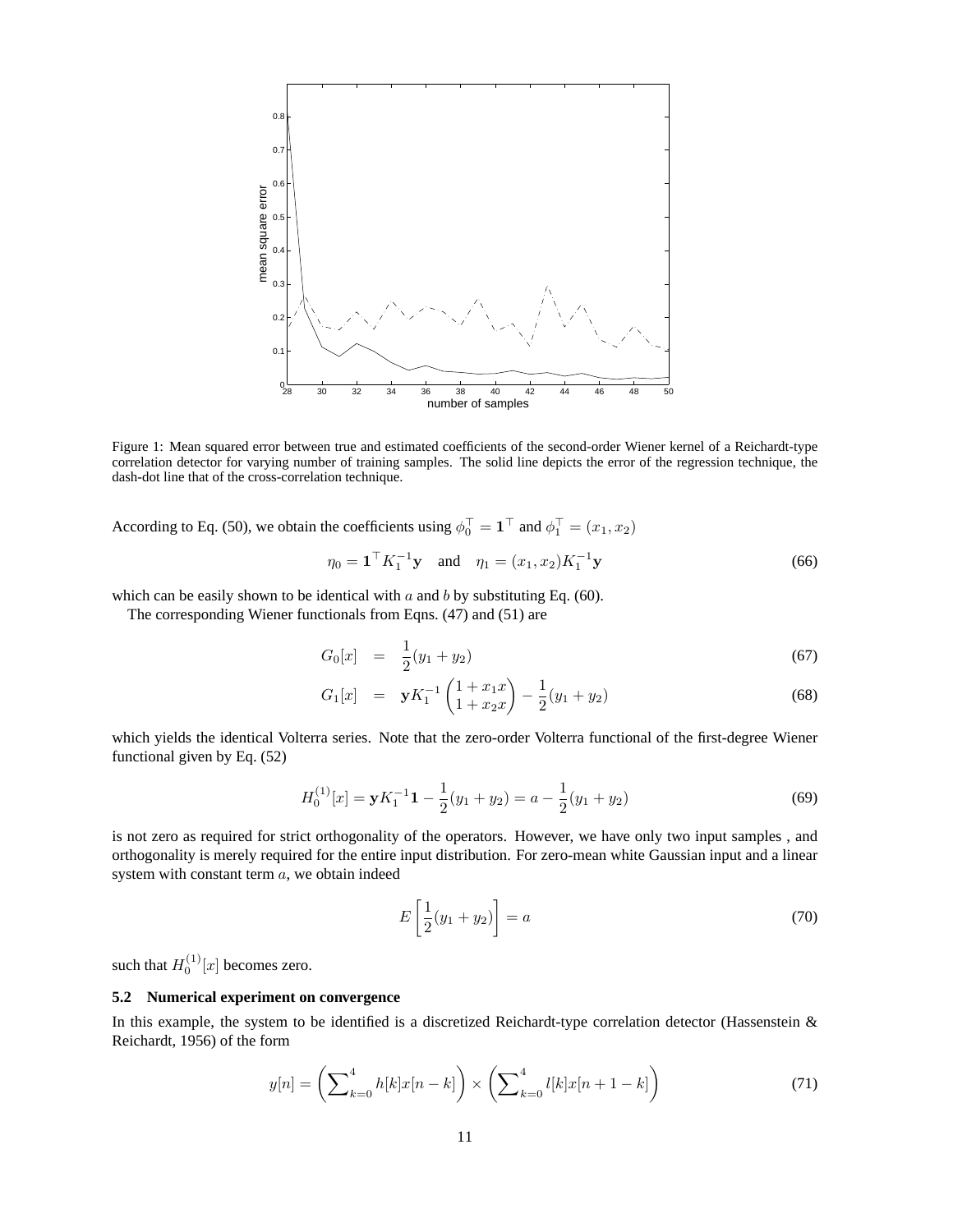

Figure 2: *Left*:  $16 \times 16$  nonlinear receptive field of the test system; *Right:* Reconstructed receptive field from the fifth-order Volterra kernel by computing a preimage (after 2500 samples).

with some arbitrary, but fixed high pass h[k] and low pass l[k] of order 5. The data are generated by sliding two windows of width  $x[n-4] \dots x[n]$  and  $x[n-3] \dots x[n+1]$  over a time series of white, zero-mean Gaussian noise and simultaneously measuring the system output  $y[n]$ . Finally, we added white, zero-mean Gaussian measurement noise to the signal with a variance of 10% of the signal variance. We applied both estimation methods, crosscorrelation and regression, to estimate the 21 free parameters of the second-degree Wiener model  $\hat{y} = \sum_{i=0}^{2} G_i[x]$ . The modeling error  $\epsilon$  was measured for the second order kernel using

$$
\epsilon = \sum_{i=1}^{5} (\eta_i - h_i)^2 \tag{72}
$$

and averaging  $\epsilon$  over the 20 trials. We varied the number of training samples to see how the modeling error decreases with the number of samples.

As the result shows (Fig. 1), the modeling error of the regression technique decreases at a significantly faster rate than the cross-correlation method due to the unfavorable properties of the cross-correlation estimator. In fact, a comparable modeling error is only reached at sample sizes that are more than 10 times as large (not contained in the figure).

#### **5.3 Reconstruction of a fifth-order nonlinear receptive field.**

This experiment demonstrates the applicability of the proposed method to high-dimensional input. Our example is the fifth-order system

$$
y = \left(\sum_{k,l=1}^{16} h_{kl} x_{kl}\right)^5
$$
 (73)

that acts on  $16 \times 16$  image patches by convolving them with a receptive field  $h_{kl}$  of the same size shown in Fig. 2a before the nonlinearity is applied. We generated 2500 image patches containing uniformly distributed white noise and computed the corresponding system output to which, as above, we added 10% Gaussian measurement noise.

The resulting data was used to estimate the implicit Wiener expansion using the regression procedure. In the classical cross-correlation procedure, this would require the computation of roughly 9.5 billion independent terms for the fifth-order Wiener kernel. Moreover, even for much lower-dimensional problems, it usually takes tens of thousands of samples until a sufficient convergence is reached.

Even if all entries of the fifth-order Wiener kernel were known, it would be still hard to interpret the result in terms of its effect on the input signal. The implicit representation of the Volterra series allows for the use of preimage techniques (e.g. Schölkopf  $\&$  Smola, 2002) where one tries to choose a point  $\mathbf z$  in the input space such that the nonlinearly mapped image in  $\mathbb{F}$ ,  $\phi(z)$ , is as close as possible to the representation in RKHS. In the case of the fifth-order Wiener kernel, this amounts to representing  $H_5[x]$  by the operator  $(z^{\top}x)^5$  with an appropriately chosen preimage  $z \in \mathbb{R}^{256}$ . The nonlinear map  $z \mapsto z^5$  is invertible, so that we can use the direct technique described in Schölkopf and Smola (2002) where one applies the implicitly given Volterra operator from Eq. (49)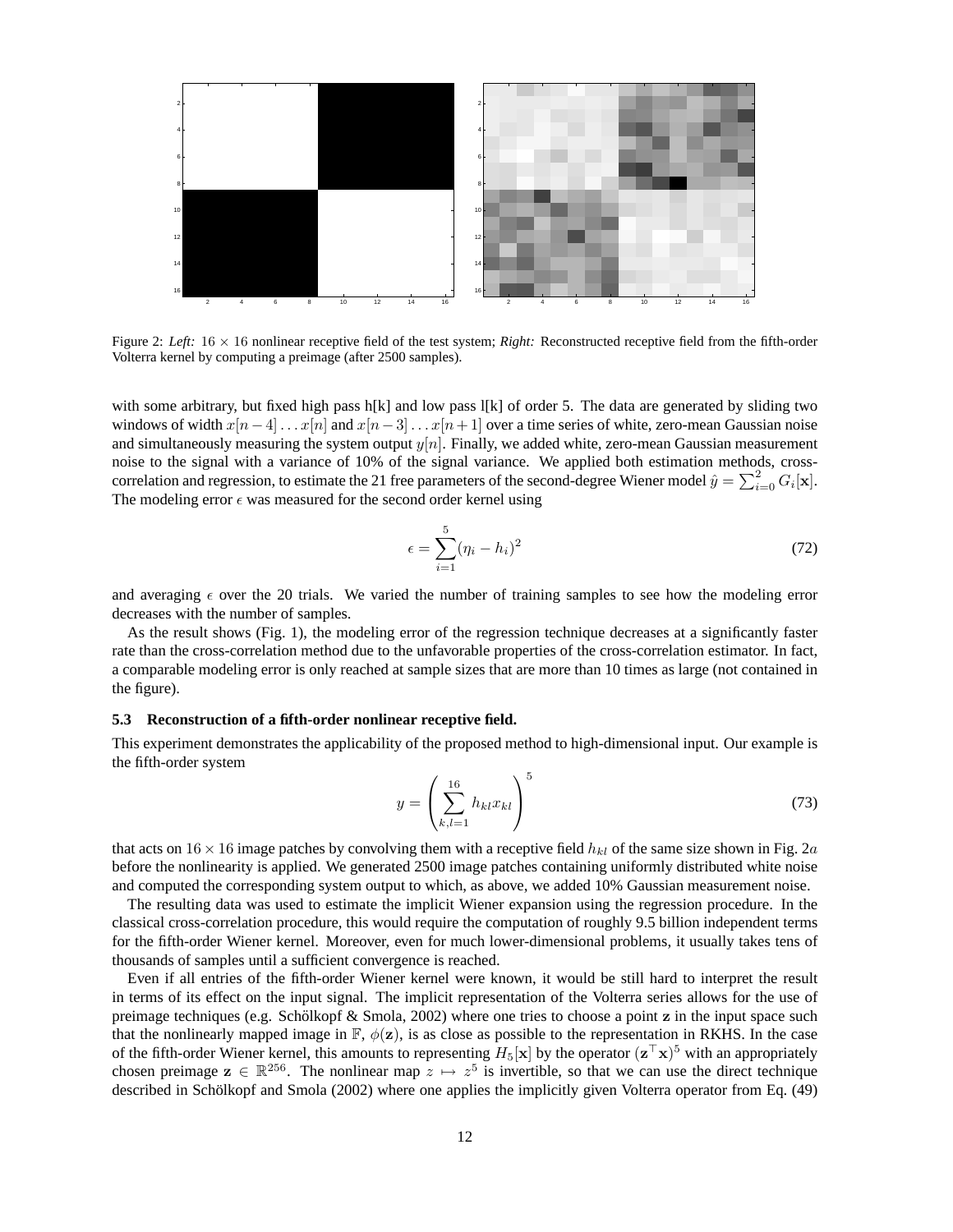to each of the canonical base vectors of  $\mathbb{R}^{256}$  resulting in a 256-dimensional response vector e. The preimage is to each of the canonical base vectors of  $\mathbb{R}$  resulting in a 250-dimensional response vector e. The premage is obtained as  $z = \sqrt[5]{e}$ . The result in Fig. 2b demonstrates that the original receptive field is already r after using 2500 samples. The example shows that the preimage technique elucidates to which input structures the Volterra-operator is tuned, similar to the classical analysis techniques in linear systems.

## **6 Conclusion**

The benefits of the proposed estimation of the Wiener and Volterra expansions via kernel regression can be summarized as follows:

1. The implicit representation of the Wiener and Volterra series allows for system identification with highdimensional input signals. Essentially, this is due to the representer theorem: although a higher order series expansion contains a huge number of coefficients, it turns out that when estimating such a series from a finite sample, the information in the coefficients can be represented more parsimoniously using an example-based implicit representation.

2. Convergence is considerably faster than in the classical procedure because the estimation is done directly on the data. The regression method omits the intermediate step of estimating cross-correlations which converges very slowly.

3. Preimage techniques reveal input structures to which Wiener or Volterra operators are tuned. The preimage corresponds to a nonlinear receptive field where the input is convolved with a linear filter whose output is fed into a nonlinearity. The present method works only for Volterra kernels of odd order. More general techniques exist, including the case of other kernels and the computation of approximations in terms of several preimages ("reduced sets" Schölkopf & Smola, 2002). The latter corresponds to an invariant subspace of the Volterra operator (cf. Hyvärinen & Hoyer, 2000).

4. The method works also for non-Gaussian input. In particular, uniform noise turned out to lead to better results than Gaussian noise since its values are bounded. The Gaussian distribution sometimes produces very large values which are extremely amplified by the higher order monomial terms.

From the point of view of learning theory, the proposed estimation method has the drawback that the regularization term in the objective function (35) is currently set to zero in order to preserve the orthogonality property of the resulting Wiener functionals. This may possibly lead to a degraded generalization performance and an increased sensitivity to noise. The second part of this report will therefore discuss the regularized estimation of the Wiener series. However, one could argue that already in the present form, an implicit regularization is in effect: in the form stated, the representer theorem does not rule out the existence of solutions outside the span of the  $k(.,\mathbf{x}_i)$  with the same (albeit not a lower) value of the objective function. In that case, our algorithm chooses the solution which lies in the span (note that this need not be the case for the classical cross-correlation method). One can prove that if a regularizer with strictly monotone  $\Omega$  (cf. Eq. (35)) is used, then *all* optimal solutions lie in the span (Schölkopf & Smola, 2002). Our algorithm thus searches a restricted space of possible solutions which coincides with the one searched by its regularized counterpart.

#### **Acknowledgments**

The ideas presented in this report have greatly profited from discussions with G. Bakır, M. Kuss, and C. Rasmussen.

#### **References**

Cristianini, N., & Shawe-Taylor, J. (2000). *Support vector machines*. Cambridge: Cambridge University Press.

- Geiger, G., & Poggio, T. (1975). The orientation of flies towards visual patterns: On the search for the underlying functional interactions. *Biol. Cybern.*, **19**, 39 – 54.
- Hassenstein, B., & Reichardt, W. (1956). Systemtheoretische Analyse der Zeit-, Reihenfolgen- und Vorzeichenauswertung bei der Bewegungsperzeption des Rüsselkäfers Chlorophanus. Zeitschrift f. Naturforschung, **11b**, 513 – 524.
- Hyvärinen, A., & Hoyer, P. (2000). Emergence of phase- and shift-invariant features by decomposition of natural images into independent feature subspaces. *Neural Computation*, **12**, 1705 – 1720.
- Kimeldorf, G. S., & Wahba, G. (1971). Some results on Tchebycheffian spline functions. *J. Math. Analysis and Applications*, **33**, 82 – 95.